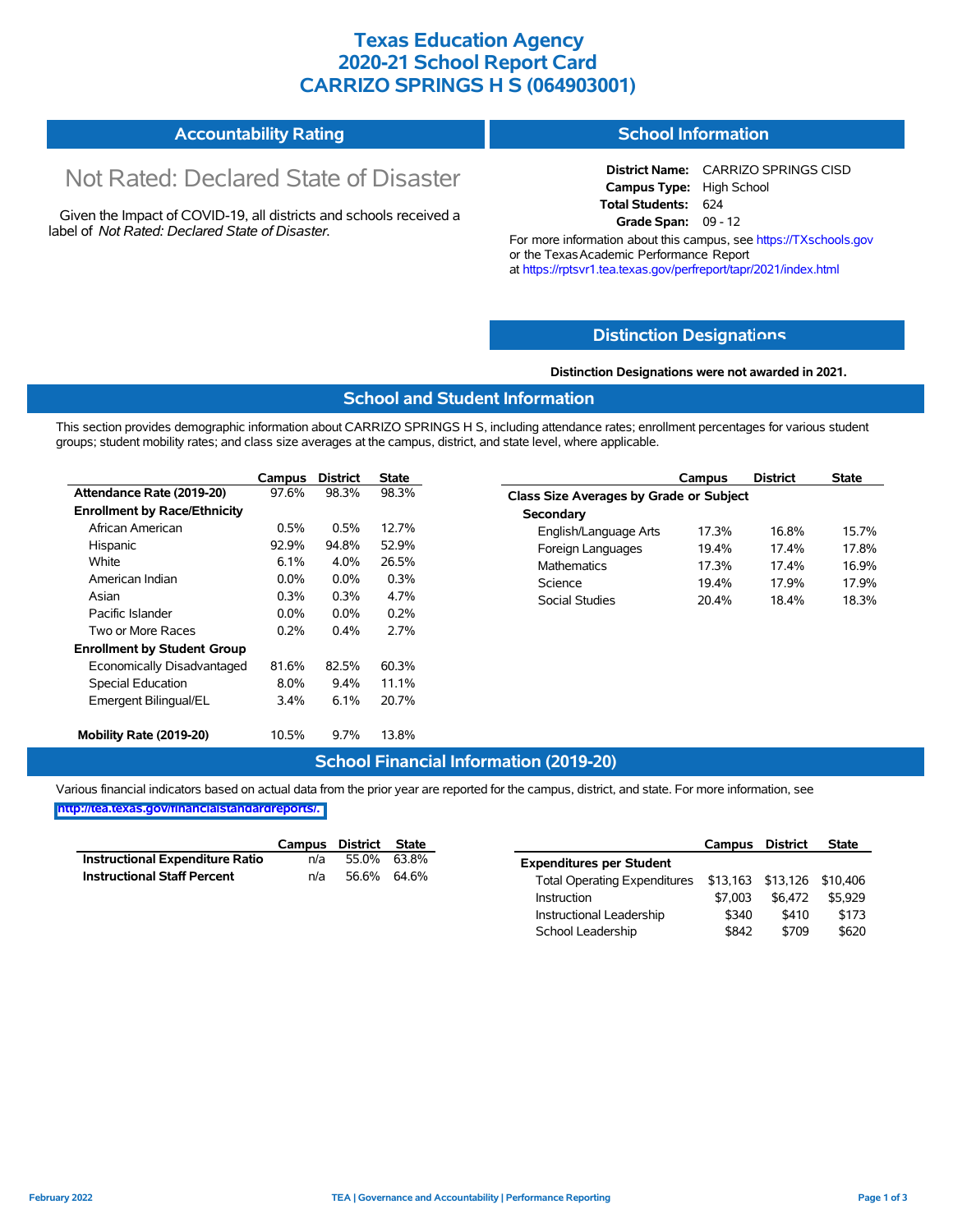# **STAAR Outcomes**

This section provides STAAR performance and outcomes. **Please note that due to the cancellation of spring 2020 STAAR administration due to the COVID-19 pandemic, 2019 results are shown.**

|                                                                                |              |              |                 |        |                              |            |            |                          |                          |                                   | Two                      |                       |
|--------------------------------------------------------------------------------|--------------|--------------|-----------------|--------|------------------------------|------------|------------|--------------------------|--------------------------|-----------------------------------|--------------------------|-----------------------|
|                                                                                |              |              |                 |        |                              |            |            |                          |                          |                                   | or                       |                       |
|                                                                                |              | <b>State</b> | <b>District</b> | Campus | African<br>American Hispanic |            | White      | American<br>Indian       | Asian                    | <b>Pacific</b><br><b>Islander</b> | More<br>Races            | Econ<br><b>Disadv</b> |
| STAAR Performance Rates at Approaches Grade Level or Above (All Grades Tested) |              |              |                 |        |                              |            |            |                          |                          |                                   |                          |                       |
| All Subjects                                                                   | 2021         | 67%          | 49%             | 58%    | ∗                            | 56%        | 80%        | $\overline{a}$           | $\ast$                   |                                   | $\ast$                   | 54%                   |
|                                                                                | 2019         | 78%          | 69%             | 73%    | $\overline{a}$               | 73%        | 79%        |                          | $\ast$                   |                                   |                          | 69%                   |
| ELA/Reading                                                                    | 2021         | 68%          | 52%             | 54%    | $\ast$                       | 52%        | 81%        | $\overline{a}$           | $\ast$                   |                                   | $\ast$                   | 51%                   |
|                                                                                | 2019         | 75%          | 65%             | 61%    | $\overline{\phantom{a}}$     | 61%        | 71%        |                          |                          |                                   | $\overline{\phantom{a}}$ | 56%                   |
| <b>Mathematics</b>                                                             | 2021         | 66%          | 45%             | 41%    | $\blacksquare$               | 40%        | $\ast$     |                          |                          |                                   | $\blacksquare$           | 35%                   |
|                                                                                | 2019         | 82%          | 72%             | 74%    | $\blacksquare$               | 75%        | 67%        |                          |                          |                                   | $\overline{a}$           | 72%                   |
| Science                                                                        | 2021         | 71%          | 50%             | 54%    | $\overline{a}$               | 54%        | 60%        |                          | $\ast$                   |                                   | $\ast$                   | 54%                   |
|                                                                                | 2019         | 81%          | 75%             | 87%    | $\blacksquare$               | 87%        | 88%        |                          | $\overline{\phantom{a}}$ |                                   | $\overline{\phantom{a}}$ | 85%                   |
| Social Studies                                                                 | 2021         | 73%          | 55%             | 81%    | $\overline{\phantom{a}}$     | 81%        | 87%        |                          | $\ast$                   |                                   | $\overline{a}$           | 78%                   |
|                                                                                | 2019         | 81%          | 78%             | 90%    | $\overline{a}$               | 89%        | 100%       |                          | $\ast$                   |                                   | $\overline{a}$           | 88%                   |
|                                                                                |              |              |                 |        |                              |            |            |                          |                          |                                   |                          |                       |
| STAAR Performance Rates at Meets Grade Level or Above (All Grades Tested)      | 2021         | 41%          | 22%             | 32%    |                              | 30%        | 65%        |                          | $\ast$                   |                                   | $\ast$                   | 27%                   |
| All Subjects                                                                   |              |              |                 | 45%    |                              |            |            |                          | $\ast$                   |                                   |                          |                       |
|                                                                                | 2019<br>2021 | 50%<br>45%   | 38%<br>28%      | 38%    | $\overline{a}$<br>$\ast$     | 45%<br>36% | 58%<br>69% | $\overline{a}$           | $\ast$                   |                                   | $\overline{a}$<br>$\ast$ | 39%<br>34%            |
| ELA/Reading                                                                    | 2019         | 48%          |                 | 39%    |                              | 38%        | 50%        |                          |                          |                                   |                          | 33%                   |
|                                                                                |              |              | 35%             |        | $\overline{\phantom{a}}$     |            | $\ast$     | $\overline{\phantom{a}}$ | $\overline{\phantom{a}}$ |                                   | $\overline{\phantom{a}}$ |                       |
| <b>Mathematics</b>                                                             | 2021         | 37%          | 17%             | 15%    | $\blacksquare$               | 15%        |            |                          |                          |                                   | $\blacksquare$           | 8%                    |
|                                                                                | 2019         | 52%          | 40%             | 40%    | $\blacksquare$               | 41%        | 33%        |                          | $\ast$                   |                                   | $\overline{a}$<br>$\ast$ | 39%                   |
| Science                                                                        | 2021         | 44%          | 16%             | 15%    | $\overline{a}$               | 13%        | 60%        |                          |                          |                                   |                          | 14%                   |
|                                                                                | 2019         | 54%          | 44%             | 53%    | $\blacksquare$               | 52%        | 75%        |                          | $\overline{\phantom{a}}$ |                                   | $\frac{1}{2}$            | 48%                   |
| <b>Social Studies</b>                                                          | 2021         | 49%          | 34%             | 56%    |                              | 54%        | 73%        |                          | $\ast$                   |                                   | $\overline{\phantom{a}}$ | 48%                   |
|                                                                                | 2019         | 55%          | 49%             | 59%    |                              | 58%        | 80%        |                          | $\ast$                   |                                   |                          | 50%                   |
| STAAR Performance Rates at Masters Grade Level (All Grades Tested)             |              |              |                 |        |                              |            |            |                          |                          |                                   |                          |                       |
| All Subjects                                                                   | 2021         | 18%          | 8%              | 8%     | $\ast$                       | 7%         | 18%        |                          | $\ast$                   |                                   | $\ast$                   | 6%                    |
|                                                                                | 2019         | 24%          | 14%             | 9%     | $\overline{\phantom{a}}$     | 9%         | 13%        |                          | $\ast$                   |                                   |                          | 7%                    |
| ELA/Reading                                                                    | 2021         | 18%          | 9%              | 4%     | $\ast$                       | 3%         | 13%        | $\overline{a}$           | $\ast$                   |                                   | $\ast$                   | 4%                    |
|                                                                                | 2019         | 21%          | 11%             | 3%     | $\blacksquare$               | 3%         | 11%        | $\overline{\phantom{a}}$ |                          |                                   | $\blacksquare$           | 2%                    |
| <b>Mathematics</b>                                                             | 2021         | 18%          | 7%              | 1%     | $\overline{a}$               | 1%         | $\ast$     |                          |                          |                                   | $\overline{a}$           | 1%                    |
|                                                                                | 2019         | 26%          | 18%             | 15%    | $\blacksquare$               | 15%        | 0%         |                          |                          |                                   | $\overline{a}$           | 13%                   |
| Science                                                                        | 2021         | 20%          | 4%              | 3%     | $\blacksquare$               | 3%         | 0%         |                          | $\ast$                   |                                   | $\ast$                   | 3%                    |
|                                                                                | 2019         | 25%          | 14%             | 7%     | $\blacksquare$               | 7%         | 0%         |                          | $\overline{\phantom{a}}$ |                                   | $\frac{1}{2}$            | 4%                    |
| Social Studies                                                                 | 2021         | 29%          | 16%             | 26%    | L,                           | 25%        | 33%        |                          | $\ast$                   |                                   | $\overline{a}$           | 21%                   |
|                                                                                | 2019         | 33%          | 23%             | 25%    | $\overline{a}$               | 24%        | 40%        | $\overline{a}$           | $\ast$                   |                                   | $\overline{a}$           | 18%                   |
| <b>STAAR Assessment Participation (All Grades Tested)</b>                      |              |              |                 |        |                              |            |            |                          |                          |                                   |                          |                       |
| All Subjects                                                                   | 2021         | 88%          | 91%             | 94%    | $\ast$                       | 94%        | 89%        |                          | $\ast$                   |                                   | $\ast$                   | 95%                   |
|                                                                                | 2019         | 99%          | 99%             | 98%    | $\overline{a}$               | 98%        | 93%        |                          | $\ast$                   |                                   | $\overline{a}$           | 98%                   |
| ELA/Reading                                                                    | 2021         | 89%          | 92%             | 96%    | $\ast$                       | 96%        | 94%        |                          | $\ast$                   |                                   | $\ast$                   | 96%                   |
|                                                                                | 2019         | 99%          | 99%             | 98%    | $\blacksquare$               | 99%        | 90%        |                          |                          |                                   | $\overline{\phantom{a}}$ | 98%                   |
| <b>Mathematics</b>                                                             | 2021         | 88%          | 88%             | 76%    | $\overline{a}$               | 77%        | 50%        |                          |                          |                                   | $\ast$                   | 78%                   |
|                                                                                | 2019         | 100%         | 99%             | 97%    | $\overline{\phantom{a}}$     | 98%        | 86%        |                          |                          |                                   |                          | 97%                   |

 **- Indicates there are no students in the group. \* Indicates results are masked due to small numbers to protect student confidentiality.**

**n/a Indicates data reporting is not applicable for this group.**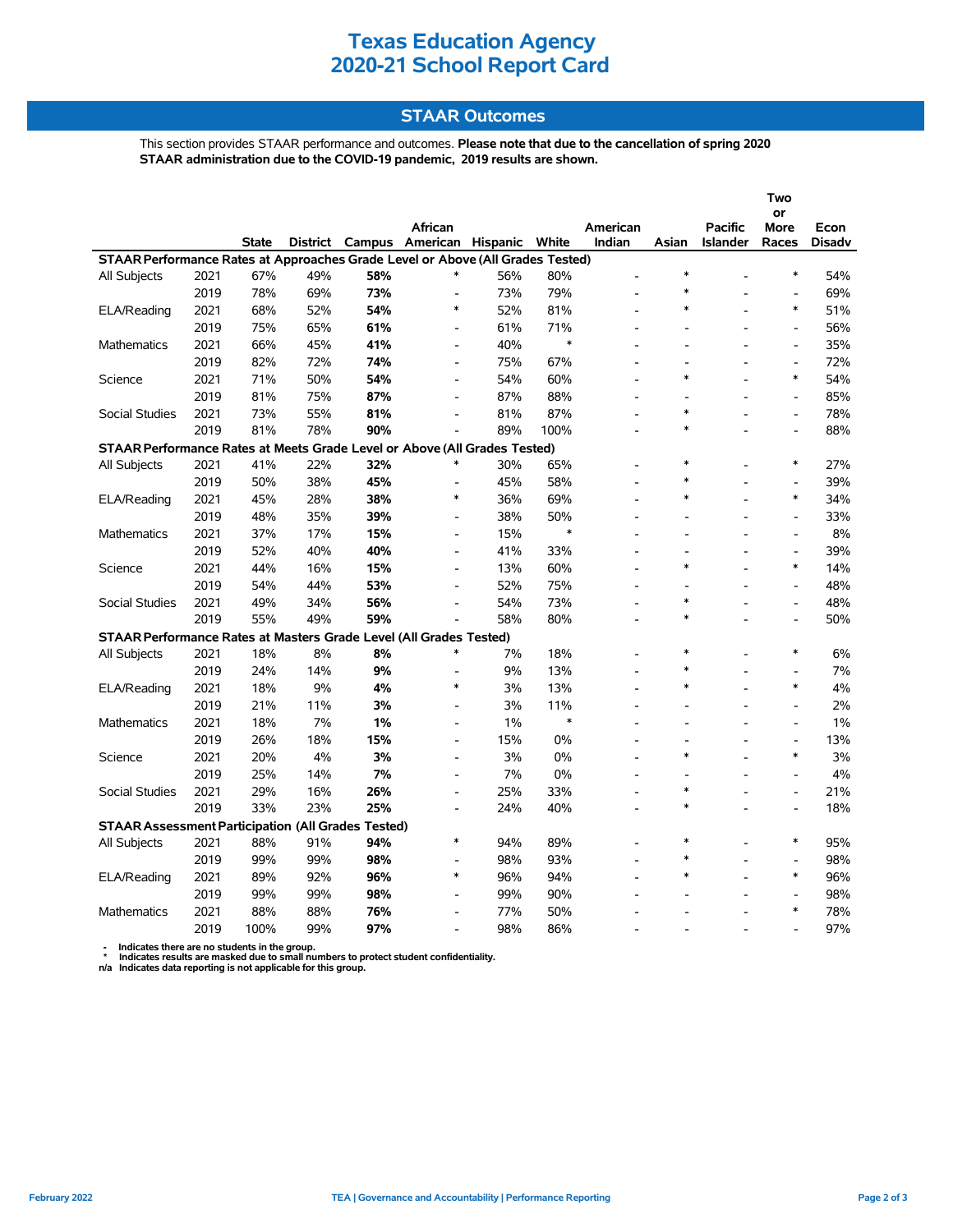# **Graduation and College, Career, and Military Readiness Outcomes**

This section provides graduation, graduation plan, and College, Career, and Military Readiness rates. Please note that 2019-20 College, Career, and Military Ready data excludes military enlistment and the CTE coherent sequence indicator.

|                                                             |                |                |                 |                                    |                |                |          |        |                | Two                      |                |
|-------------------------------------------------------------|----------------|----------------|-----------------|------------------------------------|----------------|----------------|----------|--------|----------------|--------------------------|----------------|
|                                                             |                |                |                 | African                            |                |                | American |        | <b>Pacific</b> | or<br>More               | Econ           |
|                                                             | State          |                | District Campus | American Hispanic                  |                | White          | Indian   | Asian  | Islander       | Races                    | <b>Disadv</b>  |
| Annual Dropout Rate (Gr 9-12)                               |                |                |                 |                                    |                |                |          |        |                |                          |                |
| 2019-20                                                     | 1.6%           | 0.8%           | 0.8%            | *                                  | 0.9%           | 0.0%           |          |        |                |                          | 1.1%           |
| 2018-19                                                     | 1.9%           | 1.8%           | 1.8%            | *                                  | 2.0%           | 0.0%           |          |        |                | $\ast$                   | 2.5%           |
| 4-Year Longitudinal Rate (Gr 9-12)                          |                |                |                 |                                    |                |                |          |        |                |                          |                |
| Class of 2020                                               |                |                |                 |                                    |                |                |          |        |                |                          |                |
| Graduated                                                   | 90.3%          | 93.2%          | 93.2%           | $\overline{a}$                     | 92.7%          | 100.0%         |          |        |                |                          | 90.7%          |
| Graduates, TxCHSE, & Cont 94.6%                             |                | 93.8%          | 93.8%           | $\overline{a}$                     | 93.4%          | 100.0%         |          | $\ast$ |                |                          | 91.7%          |
| Class of 2019                                               |                |                |                 |                                    |                |                |          |        |                |                          |                |
| Graduated                                                   | 90.0%          | 92.1%          | 92.1%           | $\ast$                             | 91.6%          | 100.0%         |          |        |                |                          | 89.0%          |
| Graduates, TxCHSE, & Cont 94.1%                             |                | 92.7%          | 92.7%           | *                                  | 92.2%          | 100.0%         |          |        |                |                          | 89.8%          |
| 5-Year Extended Longitudinal Rate (Gr 9-12)                 |                |                |                 |                                    |                |                |          |        |                |                          |                |
| Class of 2019                                               |                |                |                 |                                    |                |                |          |        |                |                          |                |
| Graduated                                                   | 92.0%          | 92.7%          | 92.7%           | $\ast$                             | 92.2%          | 100.0%         |          |        |                |                          | 89.8%          |
| Graduates, TxCHSE, & Cont 93.9%                             |                | 93.3%          | 93.3%           | $\ast$                             | 92.9%          | 100.0%         |          |        |                | $\overline{\phantom{a}}$ | 90.7%          |
| Class of 2018                                               |                |                |                 |                                    |                |                |          |        |                |                          |                |
| Graduated                                                   | 92.2%          | 93.2%          | 93.2%           | $\ast$                             | 93.4%          | 88.9%          |          |        |                |                          | 92.2%          |
| Graduates, TxCHSE, & Cont 93.9%                             |                | 94.6%          | 94.6%           | $\ast$                             | 94.2%          | 100.0%         |          |        |                |                          | 93.1%          |
| 6-Year Extended Longitudinal Rate (Gr 9-12)                 |                |                |                 |                                    |                |                |          |        |                |                          |                |
| Class of 2018                                               |                |                |                 |                                    |                |                |          |        |                |                          |                |
| Graduated                                                   | 92.6%          | 92.6%          | 92.6%           | $\ast$                             | 92.8%          | 88.9%          |          |        |                |                          | 91.3%          |
| Graduates, TxCHSE, & Cont 93.9%                             |                | 94.6%          | 94.6%           | $\ast$                             | 94.2%          | 100.0%         |          |        |                |                          | 93.2%          |
| Class of 2017                                               |                |                |                 |                                    |                |                |          |        |                |                          |                |
| Graduated                                                   | 92.4%          | 83.0%          | 83.0%           | $\ast$                             | 82.3%          | 85.7%          |          | *      |                |                          | 76.1%          |
| Graduates, TxCHSE, & Cont 93.7%                             |                | 83.7%          | 83.7%           | *                                  | 83.1%          | 85.7%          |          | $\ast$ |                |                          | 77.3%          |
| 4-Year Federal Graduation Rate Without Exclusions (Gr 9-12) |                |                |                 |                                    |                |                |          |        |                |                          |                |
| Class of 2020                                               | 90.3%          | 92.5%          | 92.5%           | $\overline{\phantom{a}}$           | 92.0%          | 100.0%         |          | *      |                |                          | 89.9%          |
| Class of 2019                                               | 90.0%          | 92.1%          | 92.1%           | $\ast$                             | 91.6%          | 100.0%         |          |        |                |                          | 89.0%          |
| RHSP/DAP Graduates (Longitudinal Rate)                      |                |                |                 |                                    |                |                |          |        |                |                          |                |
| Class of 2020                                               | 83.0%          |                |                 |                                    |                |                |          |        |                |                          |                |
| Class of 2019                                               | 73.3%          |                |                 |                                    |                |                |          |        |                |                          |                |
| RHSP/DAP/FHSP-E/FHSP-DLA Graduates (Longitudinal Rate)      |                |                |                 |                                    |                |                |          |        |                |                          |                |
| Class of 2020                                               | 87.8%          | 92.6%          | 92.6%           | $\overline{\phantom{a}}$           | 93.7%          | 75.0%          |          | *      |                |                          | 91.8%          |
| Class of 2019                                               | 87.6%          | 92.7%          | 92.7%           | *                                  | 92.2%          | 100.0%         |          |        |                |                          | 91.4%          |
|                                                             |                |                |                 |                                    |                |                |          |        |                |                          |                |
| College, Career, and Military Ready (Annual Graduates)      |                |                | 37.7%           |                                    |                |                |          | ∗      |                |                          |                |
| 2019-20<br>2018-19                                          | 63.0%<br>72.9% | 37.7%<br>63.7% | 63.7%           | $\overline{\phantom{a}}$<br>$\ast$ | 37.2%<br>63.2% | 37.5%<br>66.7% |          |        |                | $\blacksquare$           | 31.7%<br>57.1% |
|                                                             |                |                |                 |                                    |                |                |          |        |                |                          |                |
| <b>SAT/ACT Results (Annual Graduates)</b>                   |                |                |                 |                                    |                |                |          |        |                |                          |                |
| Tested                                                      |                |                |                 |                                    |                |                |          | *      |                |                          |                |
| 2019-20                                                     | 76.7%          | 53.4%          | 53.4%           | $\ast$                             | 53.3%          | 50.0%          |          |        |                |                          | 46.6%          |
| 2018-19                                                     | 75.0%          | 51.6%          | 51.6%           |                                    | 51.0%          | 55.6%          |          |        |                |                          | 45.1%          |
| Average SAT Score<br>2019-20                                | 1019           | 966            | 966             |                                    | 953            | $\ast$         |          |        |                |                          | 928            |
| 2018-19                                                     | 1027           | 974            | 974             | $\overline{\phantom{a}}$<br>$\ast$ | 959            | 1090           |          |        |                |                          | 934            |
|                                                             |                |                |                 |                                    |                |                |          |        |                |                          |                |
| Average ACT Score<br>2019-20                                | 20.2           | 19.0           | 19.0            | $\overline{\phantom{a}}$           | 18.7           | $\ast$         |          |        |                |                          | 18.1           |
| 2018-19                                                     | 20.6           | 19.0           | 19.0            | $\overline{\phantom{a}}$           | 19.0           |                |          |        |                |                          | 18.8           |
|                                                             |                |                |                 |                                    |                |                |          |        |                |                          |                |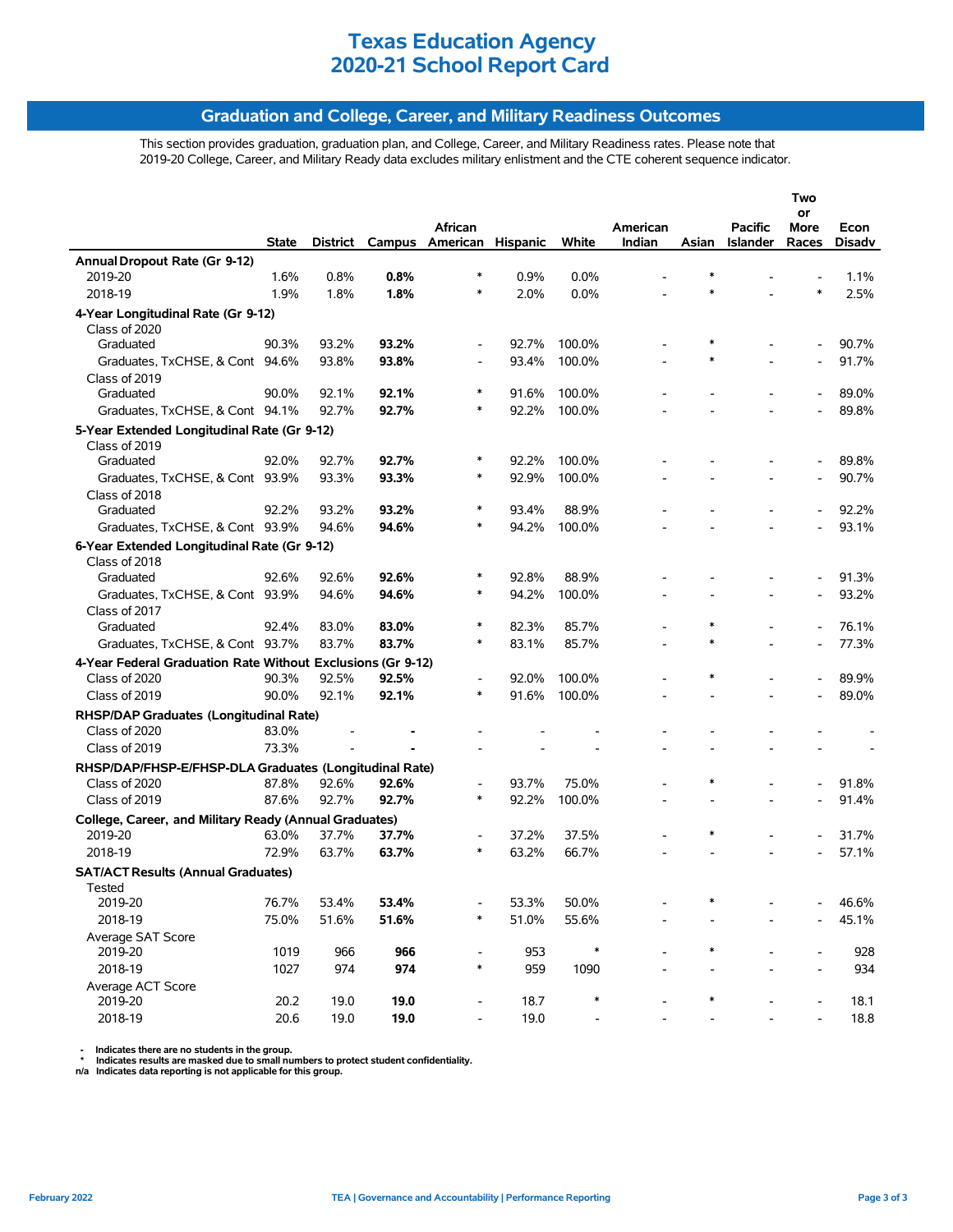# **Texas Education Agency 2020-21 School Report Card CARRIZO SPRINGS J H (064903041)**

#### **Accountability Rating School Information**

# Not Rated: Declared State of Disaster

Given the Impact of COVID-19, all districts and schools received a label of *Not Rated: Declared State of Disaster.*

**District Name:** CARRIZO SPRINGS CISD **Campus Type:** Middle School **Total Students:** 335 **Grade Span:** 07 - 08

For more information about this campus, see https://TXschools.gov or the TexasAcademic Performance Report at https://rptsvr1.tea.texas.gov/perfreport/tapr/2021/index.html

## **Distinction Designat[ions](https://TXschools.gov)**

#### **Distinction Designations were not awarded in 2021.**

## **School and Student Information**

This section provides demographic information about CARRIZO SPRINGS J H, including attendance rates; enrollment percentages for various student groups; student mobility rates; and class size averages at the campus, district, and state level, where applicable.

|                                     | Campus  | <b>District</b> | <b>State</b> |
|-------------------------------------|---------|-----------------|--------------|
| Attendance Rate (2019-20)           | 98.8%   | 98.3%           | 98.3%        |
| <b>Enrollment by Race/Ethnicity</b> |         |                 |              |
| African American                    | $0.9\%$ | 0.5%            | 12.7%        |
| Hispanic                            | 95.2%   | 94.8%           | 52.9%        |
| White                               | 3.0%    | 4.0%            | 26.5%        |
| American Indian                     | $0.0\%$ | $0.0\%$         | 0.3%         |
| Asian                               | $0.0\%$ | $0.3\%$         | 4.7%         |
| Pacific Islander                    | $0.0\%$ | $0.0\%$         | 0.2%         |
| Two or More Races                   | 0.9%    | $0.4\%$         | 2.7%         |
| <b>Enrollment by Student Group</b>  |         |                 |              |
| Economically Disadvantaged          | 88.7%   | 82.5%           | 60.3%        |
| <b>Special Education</b>            | $9.3\%$ | $9.4\%$         | 11.1%        |
| Emergent Bilingual/EL               | 8.7%    | 6.1%            | 20.7%        |
| Mobility Rate (2019-20)             | 8.8%    | $9.7\%$         | 13.8%        |

|                                                | Campus | <b>District</b> | <b>State</b> |
|------------------------------------------------|--------|-----------------|--------------|
| <b>Class Size Averages by Grade or Subject</b> |        |                 |              |
| Secondary                                      |        |                 |              |
| English/Language Arts                          | 15.8%  | 16.8%           | 157%         |
| Foreign Languages                              | 13.4%  | 174%            | 17.8%        |
| <b>Mathematics</b>                             | 17.8%  | 174%            | 16.9%        |
| Science                                        | 157%   | 17 9%           | 17 9%        |
| Social Studies                                 | 157%   | 18.4%           | 18.3%        |
|                                                |        |                 |              |

## **School Financial Information (2019-20)**

|                                        | Campus District State |             |  |
|----------------------------------------|-----------------------|-------------|--|
| <b>Instructional Expenditure Ratio</b> | n/a                   | 55.0% 63.8% |  |
| <b>Instructional Staff Percent</b>     | n/a                   | 56.6% 64.6% |  |

|                                     | Campus            | District | <b>State</b> |
|-------------------------------------|-------------------|----------|--------------|
| <b>Expenditures per Student</b>     |                   |          |              |
| <b>Total Operating Expenditures</b> | \$11,236 \$13,126 |          | \$10,406     |
| Instruction                         | \$6.042           | \$6.472  | \$5.929      |
| Instructional Leadership            | \$193             | \$410    | \$173        |
| School Leadership                   | \$905             | \$709    | \$620        |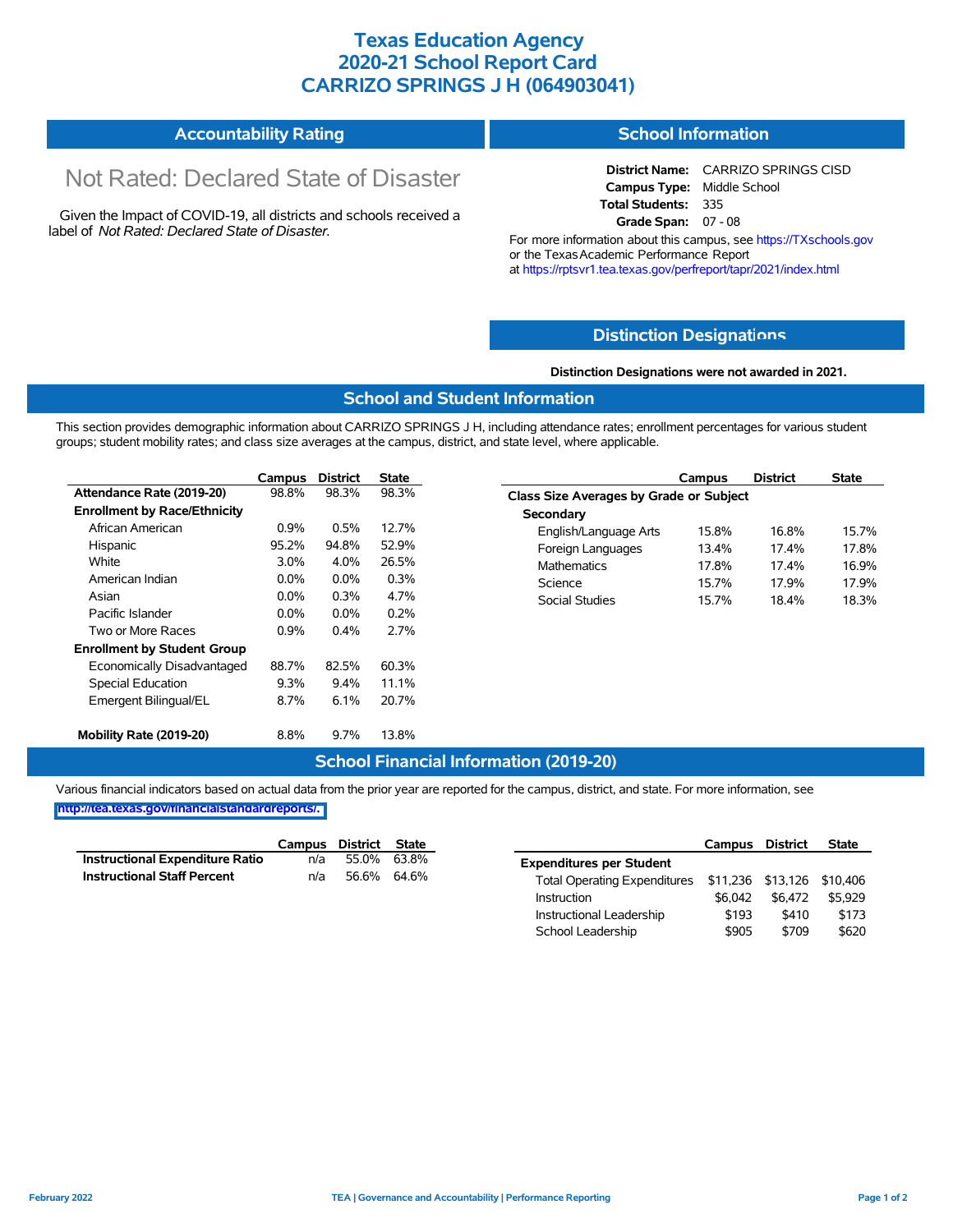# **STAAR Outcomes**

This section provides STAAR performance and outcomes. **Please note that due to the cancellation of spring 2020 STAAR administration due to the COVID-19 pandemic, 2019 results are shown.**

|                                                                                |      |              |          |      |                                    |      |               |                                    |                          |                 | Two                                |                |
|--------------------------------------------------------------------------------|------|--------------|----------|------|------------------------------------|------|---------------|------------------------------------|--------------------------|-----------------|------------------------------------|----------------|
|                                                                                |      |              |          |      | African                            |      |               | American                           |                          | Pacific         | or                                 |                |
|                                                                                |      | <b>State</b> | District |      | Campus American Hispanic           |      | White         | Indian                             | Asian                    | <b>Islander</b> | More<br>Races                      | Econ<br>Disadv |
| STAAR Performance Rates at Approaches Grade Level or Above (All Grades Tested) |      |              |          |      |                                    |      |               |                                    |                          |                 |                                    |                |
| All Subjects                                                                   | 2021 | 67%          | 49%      | 43%  | 60%                                | 42%  | 61%           | $\ast$                             |                          |                 | 92%                                | 42%            |
|                                                                                | 2019 | 78%          | 69%      | 67%  | $\ast$                             | 65%  | 89%           | $\qquad \qquad \blacksquare$       | 100%                     |                 | $\ast$                             | 62%            |
| ELA/Reading                                                                    | 2021 | 68%          | 52%      | 51%  | $\ast$                             | 50%  | 63%           | $\ast$                             | $\overline{a}$           |                 | $\ast$                             | 51%            |
|                                                                                | 2019 | 75%          | 65%      | 68%  | $\ast$                             | 66%  | 87%           | $\overline{\phantom{a}}$           | $\ast$                   |                 | $\ast$                             | 63%            |
| <b>Mathematics</b>                                                             | 2021 | 66%          | 45%      | 46%  | $\ast$                             | 45%  | 88%           | ∗                                  |                          |                 | $\ast$                             | 45%            |
|                                                                                | 2019 | 82%          | 72%      | 74%  | $\ast$                             | 73%  | 87%           |                                    | $\ast$                   |                 | $\ast$                             | 69%            |
| Writing                                                                        | 2021 | 58%          | 35%      | 39%  | $\ast$                             | 37%  | $\ast$        | $\overline{\phantom{a}}$           |                          |                 | $\overline{\phantom{a}}$           | 38%            |
|                                                                                | 2019 | 68%          | 47%      | 51%  | $\overline{\phantom{a}}$           | 50%  | $\ast$        |                                    | $\ast$                   |                 | $\ast$                             | 42%            |
| Science                                                                        | 2021 | 71%          | 50%      | 40%  | $\ast$                             | 39%  | $\ast$        | $\ast$                             |                          |                 | $\ast$                             | 39%            |
|                                                                                | 2019 | 81%          | 75%      | 66%  | $\ast$                             | 64%  | 92%           | $\overline{\phantom{a}}$           | $\ast$                   |                 | $\overline{\phantom{a}}$           | 62%            |
| Social Studies                                                                 | 2021 | 73%          | 55%      | 25%  | $\ast$                             | 24%  | $\ast$        | *                                  |                          |                 | $\ast$                             | 25%            |
|                                                                                | 2019 | 81%          | 78%      | 66%  | $\ast$                             | 63%  | 100%          |                                    | $\ast$                   |                 |                                    | 62%            |
| STAAR Performance Rates at Meets Grade Level or Above (All Grades Tested)      |      |              |          |      |                                    |      |               |                                    |                          |                 |                                    |                |
| All Subjects                                                                   | 2021 | 41%          | 22%      | 16%  | 40%                                | 15%  | 36%           | $\ast$                             |                          |                 | 58%                                | 16%            |
|                                                                                | 2019 | 50%          | 38%      | 36%  | $\ast$                             | 33%  | 82%           | $\overline{\phantom{a}}$           | 100%                     |                 | $\ast$                             | 30%            |
| ELA/Reading                                                                    | 2021 | 45%          | 28%      | 22%  | $\ast$                             | 21%  | 38%           | $\ast$                             | $\overline{\phantom{a}}$ |                 | $\ast$                             | 22%            |
|                                                                                | 2019 | 48%          | 35%      | 34%  | $\ast$                             | 32%  | 80%           |                                    | $\ast$                   |                 | $\ast$                             | 28%            |
|                                                                                |      |              |          |      | $\ast$                             |      | 38%           | $\ast$                             |                          |                 | $\ast$                             | 16%            |
| Mathematics                                                                    | 2021 | 37%          | 17%      | 17%  | $\ast$                             | 15%  |               |                                    | $\ast$                   |                 | $\ast$                             |                |
|                                                                                | 2019 | 52%          | 40%      | 46%  | $\ast$                             | 44%  | 80%<br>$\ast$ |                                    |                          |                 |                                    | 41%            |
| Writing                                                                        | 2021 | 30%          | 15%      | 14%  |                                    | 13%  | $\ast$        |                                    | $\ast$                   |                 | $\overline{a}$<br>$\ast$           | 14%            |
|                                                                                | 2019 | 38%          | 23%      | 23%  | $\overline{\phantom{a}}$<br>$\ast$ | 23%  | $\ast$        | $\ast$                             |                          |                 | $\ast$                             | 15%            |
| Science                                                                        | 2021 | 44%          | 16%      | 11%  | $\ast$                             | 10%  |               |                                    | $\ast$                   |                 |                                    | 12%            |
|                                                                                | 2019 | 54%          | 44%      | 29%  | $\ast$                             | 23%  | 92%<br>$\ast$ | $\overline{\phantom{a}}$<br>$\ast$ |                          |                 | $\overline{\phantom{a}}$<br>$\ast$ | 25%            |
| Social Studies                                                                 | 2021 | 49%          | 34%      | 8%   |                                    | 6%   |               |                                    |                          |                 |                                    | 7%             |
|                                                                                | 2019 | 55%          | 49%      | 39%  | $\ast$                             | 35%  | 92%           |                                    | $\ast$                   |                 |                                    | 36%            |
| STAAR Performance Rates at Masters Grade Level (All Grades Tested)             |      |              |          |      |                                    |      |               |                                    |                          |                 |                                    |                |
| All Subjects                                                                   | 2021 | 18%          | 8%       | 5%   | 10%                                | 5%   | 4%            | $\ast$                             |                          |                 | 17%                                | 5%             |
|                                                                                | 2019 | 24%          | 14%      | 16%  | $\ast$                             | 14%  | 49%           |                                    | 57%                      |                 | $\ast$                             | 13%            |
| ELA/Reading                                                                    | 2021 | 18%          | 9%       | 10%  | $\ast$                             | 10%  | 13%           | ∗                                  | $\blacksquare$           |                 | $\ast$                             | 10%            |
|                                                                                | 2019 | 21%          | 11%      | 15%  | $\ast$                             | 14%  | 33%           |                                    | $\ast$                   |                 | $\ast$                             | 12%            |
| Mathematics                                                                    | 2021 | 18%          | 7%       | 5%   | $\ast$                             | 5%   | 0%            | $\ast$                             |                          |                 | $\ast$                             | 5%             |
|                                                                                | 2019 | 26%          | 18%      | 22%  | $\ast$                             | 20%  | 60%           |                                    | $\ast$                   |                 | $\ast$                             | 18%            |
| Writing                                                                        | 2021 | 9%           | 2%       | 2%   | $\ast$                             | 2%   | $\ast$        |                                    |                          |                 | $\overline{\phantom{a}}$           | 2%             |
|                                                                                | 2019 | 14%          | 5%       | 5%   |                                    | 4%   | $\ast$        |                                    | $\ast$                   |                 | $\ast$                             | 3%             |
| Science                                                                        | 2021 | 20%          | 4%       | 2%   | $\ast$                             | 2%   | $\ast$        | $\ast$                             |                          |                 | $\ast$                             | 2%             |
|                                                                                | 2019 | 25%          | 14%      | 12%  | ∗                                  | 8%   | 67%           |                                    | $\ast$                   |                 |                                    | 9%             |
| Social Studies                                                                 | 2021 | 29%          | 16%      | 3%   |                                    | 4%   |               |                                    |                          |                 |                                    | 3%             |
|                                                                                | 2019 | 33%          | 23%      | 20%  | $\ast$                             | 18%  | 42%           |                                    | ∗                        |                 |                                    | 20%            |
| <b>STAAR Assessment Participation (All Grades Tested)</b>                      |      |              |          |      |                                    |      |               |                                    |                          |                 |                                    |                |
| All Subjects                                                                   | 2021 | 88%          | 91%      | 99%  | 100%                               | 99%  | 100%          | *                                  |                          |                 | 100%                               | 99%            |
|                                                                                | 2019 | 99%          | 99%      | 100% | 100%                               | 100% | 100%          |                                    | 100%                     |                 | $\ast$                             | 100%           |
| ELA/Reading                                                                    | 2021 | 89%          | 92%      | 99%  | $\ast$                             | 99%  | 100%          |                                    |                          |                 | $\ast$                             | 99%            |
|                                                                                | 2019 | 99%          | 99%      | 100% | $\ast$                             | 100% | 100%          |                                    |                          |                 | ∗                                  | 100%           |
| Mathematics                                                                    | 2021 | 88%          | 88%      | 99%  | ∗                                  | 99%  | 100%          | ∗                                  |                          |                 | ∗                                  | 99%            |
|                                                                                | 2019 | 100%         | 99%      | 100% | $\ast$                             | 100% | 100%          |                                    | ∗                        |                 | $\ast$                             | 100%           |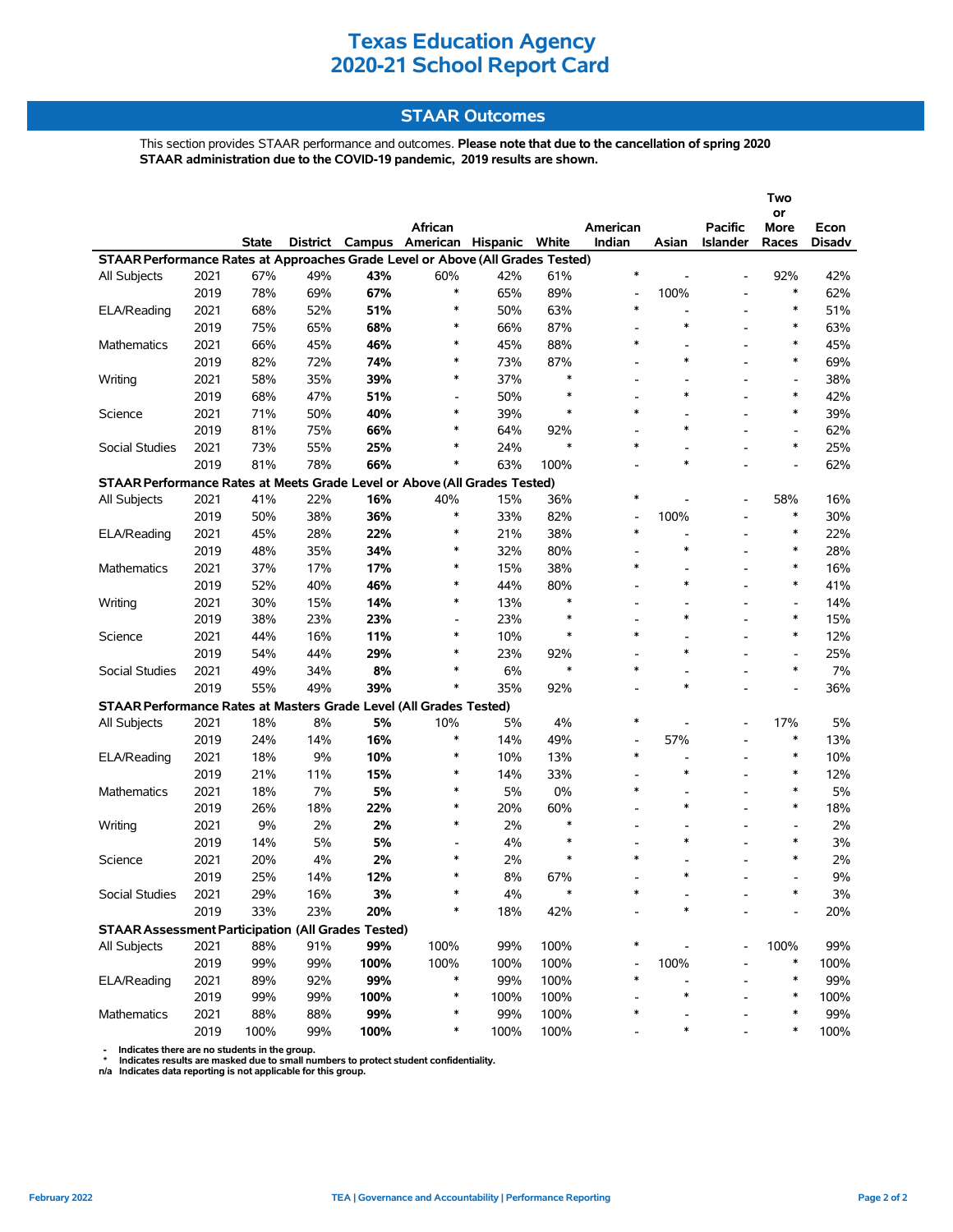# **Texas Education Agency 2020-21 School Report Card CARRIZO SPRINGS EL (064903102)**

#### **Accountability Rating School Information**

# Not Rated: Declared State of Disaster

Given the Impact of COVID-19, all districts and schools received a label of *Not Rated: Declared State of Disaster.*

**District Name:** CARRIZO SPRINGS CISD **Campus Type:** Elementary **Total Students:** 677 **Grade Span:** PK - 03

For more information about this campus, see https://TXschools.gov or the Texas Academic Performance Report at https://rptsvr1.tea.texas.gov/perfreport/tapr/2021/index.html

## **Distinction Designat[ions](https://TXschools.gov)**

#### **Distinction Designations were not awarded in 2021.**

## **School and Student Information**

This section provides demographic information about CARRIZO SPRINGS EL, including attendance rates; enrollment percentages for various student groups; student mobility rates; and class size averages at the campus, district, and state level, where applicable.

|                                     | Campus  | <b>District</b> | <b>State</b> |
|-------------------------------------|---------|-----------------|--------------|
| Attendance Rate (2019-20)           | 98.7%   | 98.3%           | 98.3%        |
| <b>Enrollment by Race/Ethnicity</b> |         |                 |              |
| African American                    | $0.4\%$ | 0.5%            | 12.7%        |
| Hispanic                            | 96.5%   | 94.8%           | 52.9%        |
| White                               | 2.8%    | 4.0%            | 26.5%        |
| American Indian                     | $0.0\%$ | $0.0\%$         | 0.3%         |
| Asian                               | $0.1\%$ | $0.3\%$         | 4.7%         |
| Pacific Islander                    | $0.0\%$ | $0.0\%$         | 0.2%         |
| Two or More Races                   | 0.1%    | $0.4\%$         | 2.7%         |
| <b>Enrollment by Student Group</b>  |         |                 |              |
| Economically Disadvantaged          | 81.8%   | 82.5%           | 60.3%        |
| Special Education                   | 7.7%    | $9.4\%$         | 11.1%        |
| Emergent Bilingual/EL               | 5.0%    | 6.1%            | 20.7%        |
| Mobility Rate (2019-20)             | 9.7%    | $9.7\%$         | 13.8%        |

|                                         | Campus | <b>District</b> | <b>State</b> |  |  |  |  |  |  |  |
|-----------------------------------------|--------|-----------------|--------------|--|--|--|--|--|--|--|
| Class Size Averages by Grade or Subject |        |                 |              |  |  |  |  |  |  |  |
| Elementary                              |        |                 |              |  |  |  |  |  |  |  |
| Kindergarten                            | 16.4%  | 16.4%           | 17 7%        |  |  |  |  |  |  |  |
| Grade 1                                 | 17.3%  | 17.3%           | 18.0%        |  |  |  |  |  |  |  |
| Grade 2                                 | 18.7%  | 18.7%           | 18.0%        |  |  |  |  |  |  |  |
| Grade 3                                 | 17.2%  | 17 2%           | 18.2%        |  |  |  |  |  |  |  |
| Secondary                               |        |                 |              |  |  |  |  |  |  |  |
| English/Language Arts                   | 17.1%  | 16.8%           | 15.7%        |  |  |  |  |  |  |  |

## **School Financial Information (2019-20)**

|                                        | Campus District State |             |  |
|----------------------------------------|-----------------------|-------------|--|
| <b>Instructional Expenditure Ratio</b> | n/a                   | 55.0% 63.8% |  |
| <b>Instructional Staff Percent</b>     | n/a                   | 56.6% 64.6% |  |

|                                     | Campus  | District | <b>State</b> |
|-------------------------------------|---------|----------|--------------|
| <b>Expenditures per Student</b>     |         |          |              |
| <b>Total Operating Expenditures</b> | \$8.861 | \$13,126 | \$10,406     |
| Instruction                         | \$6.259 | \$6.472  | \$5.929      |
| Instructional Leadership            | \$282   | \$410    | \$173        |
| School Leadership                   | \$572   | \$709    | \$620        |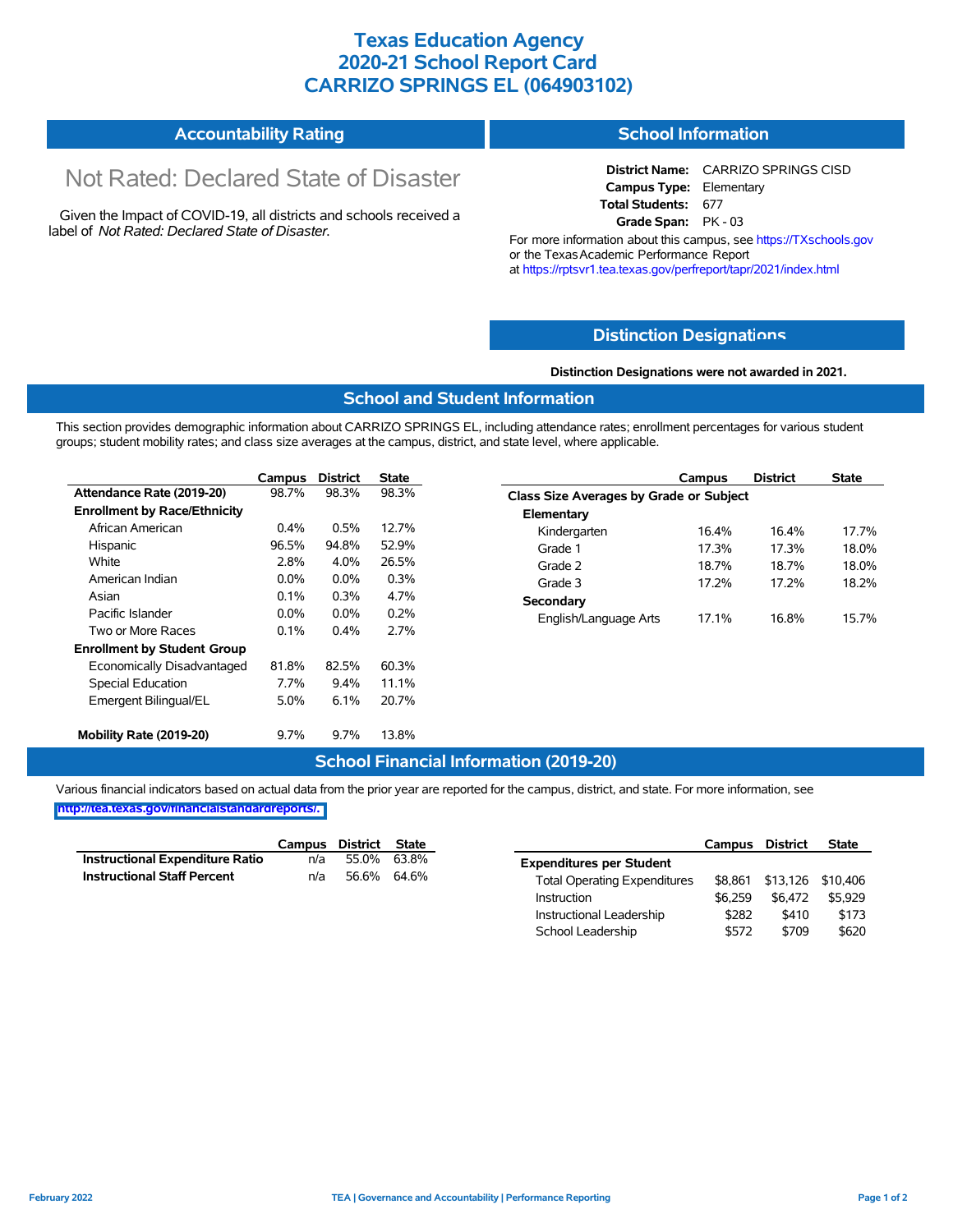# **STAAR Outcomes**

This section provides STAAR performance and outcomes. **Please note that due to the cancellation of spring 2020 STAAR administration due to the COVID-19 pandemic, 2019 results are shown.**

|                                                                                |      |              |          |      |                 |                |        |          |                          |                 | Two<br>or                |               |
|--------------------------------------------------------------------------------|------|--------------|----------|------|-----------------|----------------|--------|----------|--------------------------|-----------------|--------------------------|---------------|
|                                                                                |      |              |          |      | African         |                |        | American |                          | <b>Pacific</b>  | <b>More</b>              | Econ          |
|                                                                                |      | <b>State</b> | District |      | Campus American | Hispanic White |        | Indian   | Asian                    | <b>Islander</b> | Races                    | <b>Disadv</b> |
| STAAR Performance Rates at Approaches Grade Level or Above (All Grades Tested) |      |              |          |      |                 |                |        |          |                          |                 |                          |               |
| All Subjects                                                                   | 2021 | 67%          | 49%      | 49%  | ∗               | 46%            | 100%   |          | $\ast$                   |                 |                          | 47%           |
|                                                                                | 2019 | 78%          | 69%      | 82%  | $\ast$          | 83%            | 100%   |          |                          |                 | $\ast$                   | 80%           |
| ELA/Reading                                                                    | 2021 | 68%          | 52%      | 50%  | ∗               | 47%            | ∗      |          | $\ast$                   |                 | $\overline{\phantom{0}}$ | 48%           |
|                                                                                | 2019 | 75%          | 65%      | 85%  | $\ast$          | 85%            | *      |          |                          |                 | $\ast$                   | 83%           |
| <b>Mathematics</b>                                                             | 2021 | 66%          | 45%      | 48%  | $\ast$          | 45%            | $\ast$ |          | $\ast$                   |                 | $\overline{\phantom{a}}$ | 46%           |
|                                                                                | 2019 | 82%          | 72%      | 80%  | $\ast$          | 80%            | $\ast$ |          |                          |                 | $\ast$                   | 77%           |
| STAAR Performance Rates at Meets Grade Level or Above (All Grades Tested)      |      |              |          |      |                 |                |        |          |                          |                 |                          |               |
| All Subjects                                                                   | 2021 | 41%          | 22%      | 16%  | ∗               | 15%            | 33%    |          | $\ast$                   |                 | $\overline{\phantom{0}}$ | 16%           |
|                                                                                | 2019 | 50%          | 38%      | 49%  | $\ast$          | 47%            | 100%   |          |                          |                 | $\ast$                   | 41%           |
| ELA/Reading                                                                    | 2021 | 45%          | 28%      | 19%  | ∗               | 18%            | *      |          | $\ast$                   |                 | $\overline{\phantom{a}}$ | 19%           |
|                                                                                | 2019 | 48%          | 35%      | 46%  | $\ast$          | 44%            | *      |          |                          |                 | $\ast$                   | 37%           |
| <b>Mathematics</b>                                                             | 2021 | 37%          | 17%      | 13%  | $\ast$          | 11%            | $\ast$ |          | $\ast$                   |                 | $\overline{a}$           | 13%           |
|                                                                                | 2019 | 52%          | 40%      | 51%  | ∗               | 50%            | *      |          |                          |                 | $\ast$                   | 45%           |
| STAAR Performance Rates at Masters Grade Level (All Grades Tested)             |      |              |          |      |                 |                |        |          |                          |                 |                          |               |
| All Subjects                                                                   | 2021 | 18%          | 8%       | 6%   | *               | 6%             | 17%    |          | $\ast$                   |                 |                          | 7%            |
|                                                                                | 2019 | 24%          | 14%      | 26%  | $\ast$          | 26%            | 50%    |          |                          |                 | $\ast$                   | 18%           |
| ELA/Reading                                                                    | 2021 | 18%          | 9%       | 8%   | $\ast$          | 7%             | $\ast$ |          | $\ast$                   |                 | $\overline{\phantom{0}}$ | 8%            |
|                                                                                | 2019 | 21%          | 11%      | 25%  | $\ast$          | 24%            | ∗      |          | $\overline{\phantom{a}}$ |                 | $\ast$                   | 18%           |
| <b>Mathematics</b>                                                             | 2021 | 18%          | 7%       | 4%   | $\ast$          | 4%             | $\ast$ |          | $\ast$                   |                 | $\overline{a}$           | 5%            |
|                                                                                | 2019 | 26%          | 18%      | 27%  | $\ast$          | 27%            | $\ast$ |          |                          |                 | $\ast$                   | 18%           |
| <b>STAAR Assessment Participation (All Grades Tested)</b>                      |      |              |          |      |                 |                |        |          |                          |                 |                          |               |
| All Subjects                                                                   | 2021 | 88%          | 91%      | 80%  | $\ast$          | 80%            | 75%    |          | $\ast$                   |                 |                          | 81%           |
|                                                                                | 2019 | 99%          | 99%      | 100% | $\ast$          | 100%           | 100%   |          | $\overline{\phantom{a}}$ |                 | $\ast$                   | 100%          |
| ELA/Reading                                                                    | 2021 | 89%          | 92%      | 80%  | $\ast$          | 80%            | $\ast$ |          | $\ast$                   |                 | $\overline{\phantom{0}}$ | 81%           |
|                                                                                | 2019 | 99%          | 99%      | 100% | $\ast$          | 100%           | $\ast$ |          |                          |                 | $\ast$                   | 100%          |
| <b>Mathematics</b>                                                             | 2021 | 88%          | 88%      | 81%  | *               | 81%            | *      |          | $\ast$                   |                 |                          | 81%           |
|                                                                                | 2019 | 100%         | 99%      | 100% | $\ast$          | 100%           | *      |          |                          |                 | $\ast$                   | 100%          |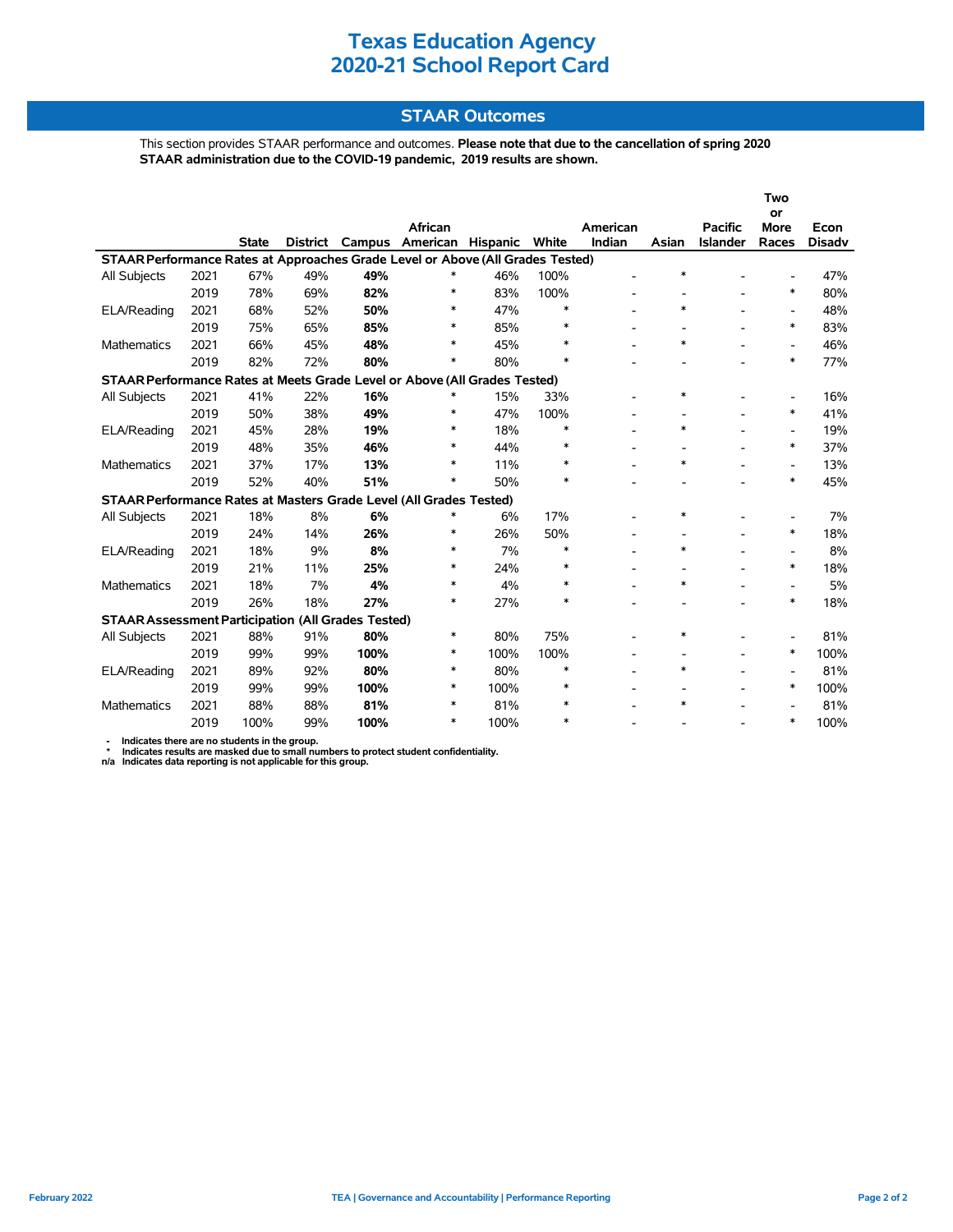# **Texas Education Agency 2020-21 School Report Card CARRIZO SPRINGS INT (064903103)**

#### **Accountability Rating School Information**

# Not Rated: Declared State of Disaster

Given the Impact of COVID-19, all districts and schools received a label of *Not Rated: Declared State of Disaster.*

**District Name:** CARRIZO SPRINGS CISD **Campus Type:** Elementary **Total Students:** 428 **Grade Span:** 04 - 06

For more information about this campus, see https://TXschools.gov or the TexasAcademic Performance Report at https://rptsvr1.tea.texas.gov/perfreport/tapr/2021/index.html

## **Distinction Designat[ions](https://TXschools.gov)**

**Class Size Averages by Grade or Subject**

**Elementary**

#### **Distinction Designations were not awarded in 2021.**

**Campus District State**

Grade 4 16.1% 16.1% 18.3% Grade 5 14.6% 14.6% 19.8% Grade 6 16.1% 16.1% 19.4%

#### **School and Student Information**

This section provides demographic information about CARRIZO SPRINGS INT, including attendance rates; enrollment percentages for various student groups; student mobility rates; and class size averages at the campus, district, and state level, where applicable.

|                                     | Campus  | <b>District</b> | State |
|-------------------------------------|---------|-----------------|-------|
| Attendance Rate (2019-20)           | 98.6%   | 98.3%           | 98.3% |
| <b>Enrollment by Race/Ethnicity</b> |         |                 |       |
| African American                    | $0.2\%$ | $0.5\%$         | 12.7% |
| Hispanic                            | 94.4%   | 94.8%           | 52.9% |
| White                               | 3.7%    | $4.0\%$         | 26.5% |
| American Indian                     | $0.0\%$ | $0.0\%$         | 0.3%  |
| Asian                               | $0.7\%$ | 0.3%            | 4.7%  |
| Pacific Islander                    | $0.0\%$ | $0.0\%$         | 0.2%  |
| Two or More Races                   | 0.9%    | $0.4\%$         | 2.7%  |
| <b>Enrollment by Student Group</b>  |         |                 |       |
| Economically Disadvantaged          | 79.9%   | 82.5%           | 60.3% |
| <b>Special Education</b>            | 14.0%   | $9.4\%$         | 11.1% |
| Emergent Bilingual/EL               | $9.8\%$ | 6.1%            | 20.7% |
| Mobility Rate (2019-20)             | $9.3\%$ | $9.7\%$         | 13.8% |

# **School Financial Information (2019-20)**

|                                        | Campus District State |             |  |
|----------------------------------------|-----------------------|-------------|--|
| <b>Instructional Expenditure Ratio</b> | n/a                   | 55.0% 63.8% |  |
| <b>Instructional Staff Percent</b>     | n/a                   | 56.6% 64.6% |  |

|                                     | Campus  | District | <b>State</b> |
|-------------------------------------|---------|----------|--------------|
| <b>Expenditures per Student</b>     |         |          |              |
| <b>Total Operating Expenditures</b> | \$9.171 | \$13.126 | \$10,406     |
| Instruction                         | \$6.222 | \$6.472  | \$5.929      |
| Instructional Leadership            | \$285   | \$410    | \$173        |
| School Leadership                   | \$621   | \$709    | \$620        |